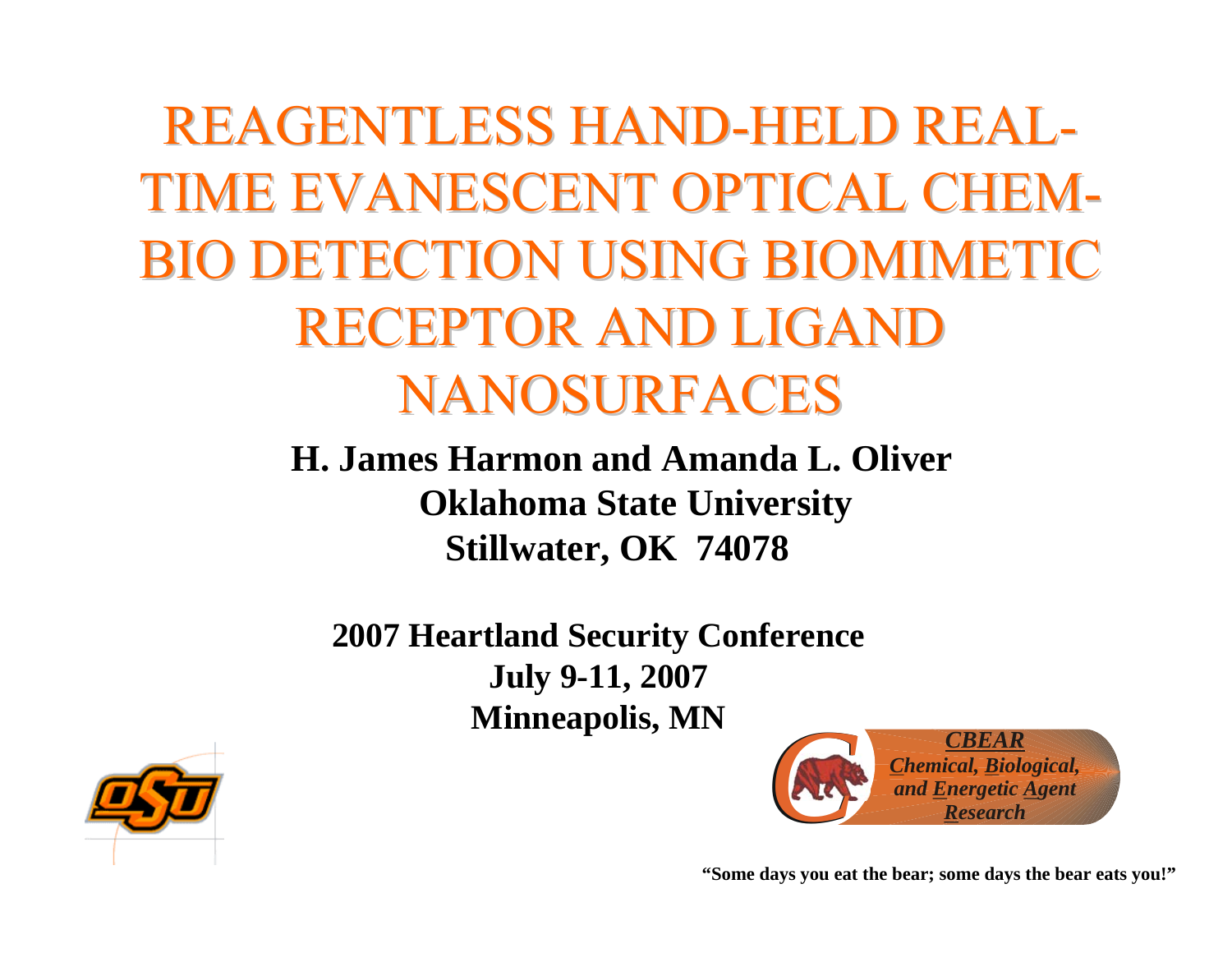

#### **Chemical Structure of Surface Monolayer**



SUBSTRATE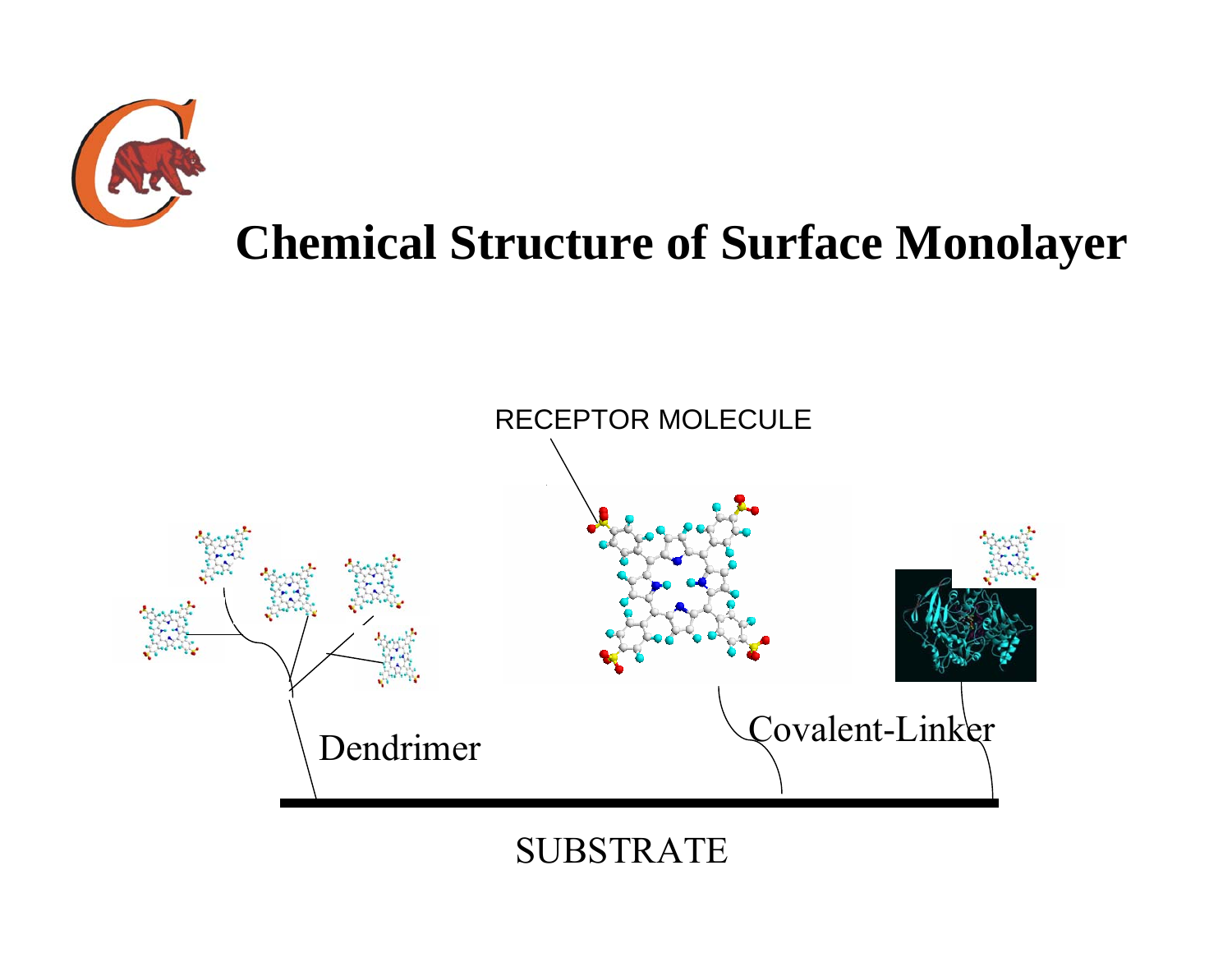

#### Porphyrin? What's that?

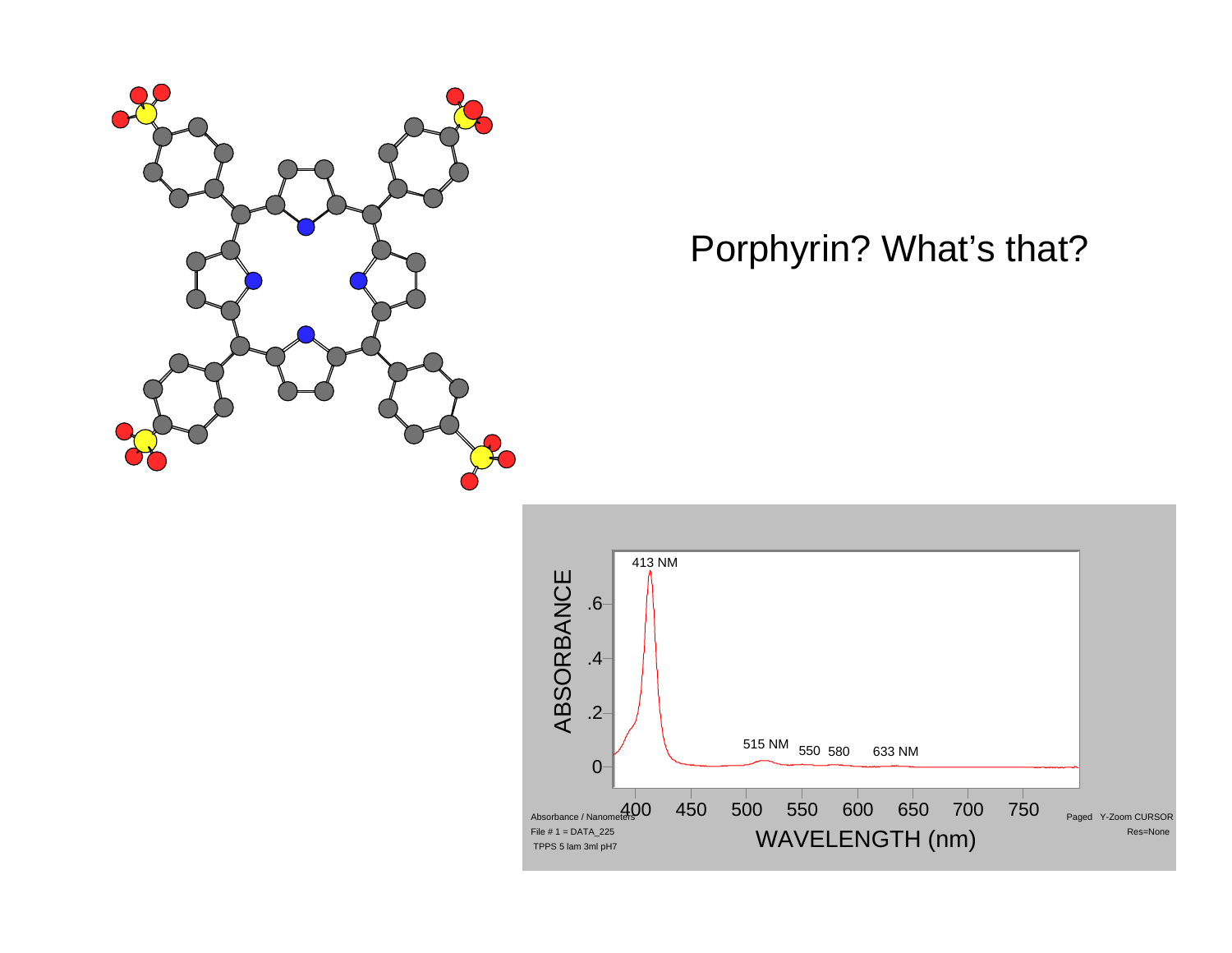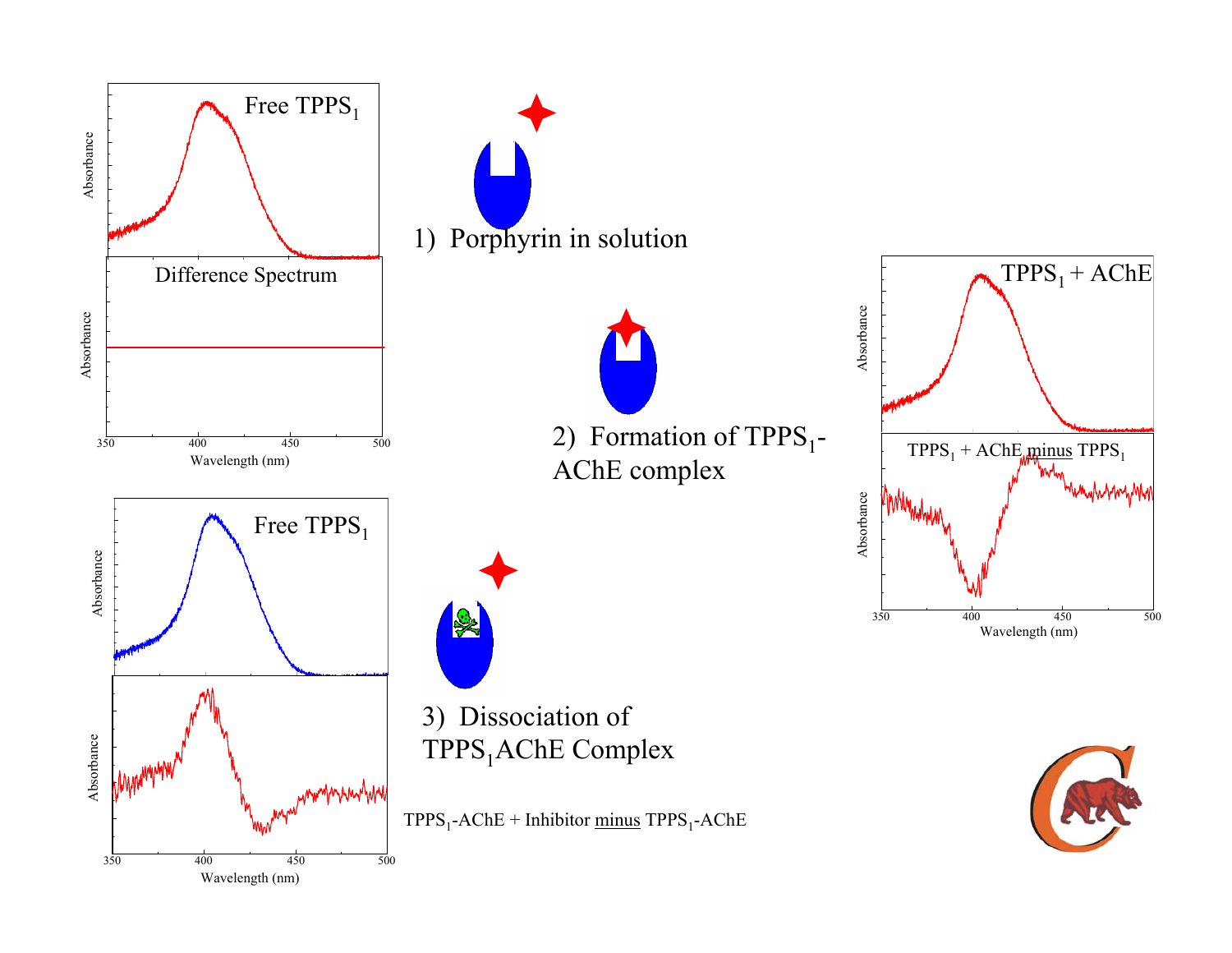#### RESPONSE OF AChE SURFACE TO AEROSOL GB

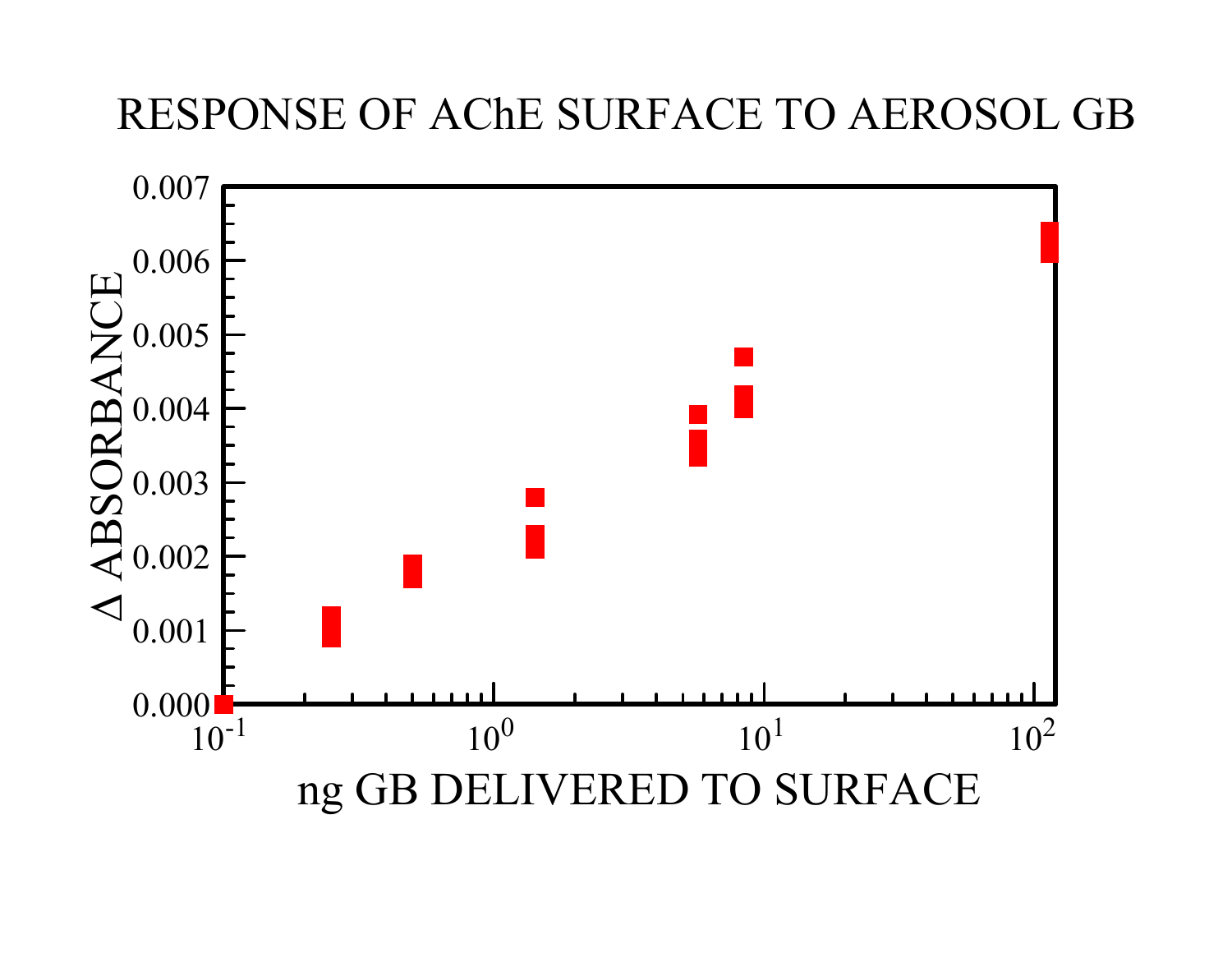#### EVANESCENT ABSORBANCE MEASUREMENT



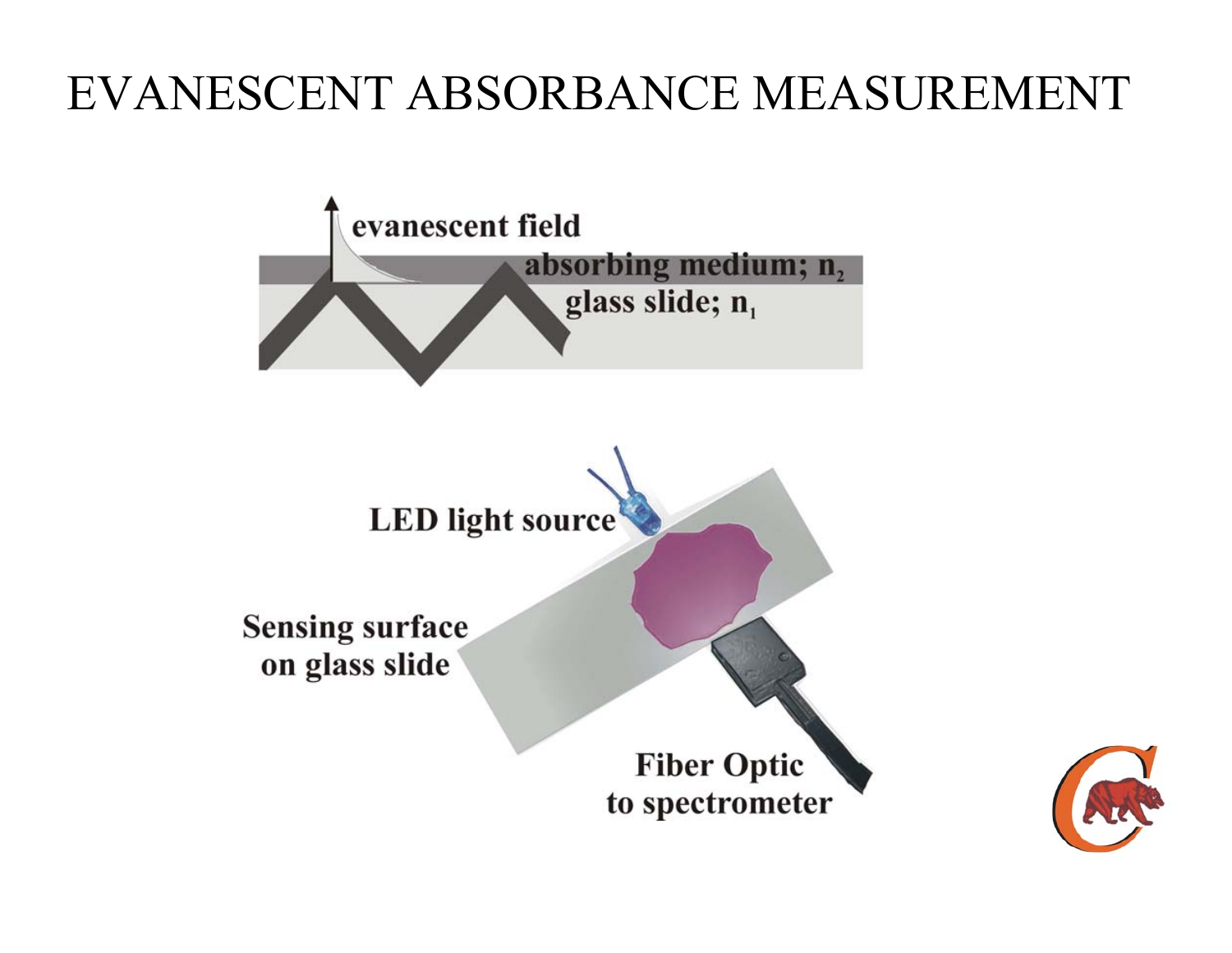# WHAT CAN WE DETECT?

- Cyanide (1 ppb gas or 1 μg/l; 10 ppm upper limit)
- Sarin (0.1 ng/liter liquid, > 10 ng/liter upper limit; 25 ng gas,  $>10 \mu$ g upper limit)
- Dipicolinic acid found in anthrax exospore (1.5 ppb solution, 250 ppb upper limit)
- Pentachlorophenol (1 ppb in solution; 1 ng/liter)
- Paraoxon (0.007 ppb in solution, 10 ppb upper limit)
- Diazinon (0.01 ppb in solution, >10 ppb upper limit)
- •HD vapor (0.1 ppb; >10 ppb upper)
- Benzene, naphthalene, hydrazine, formaldehyde and other TICs.
- •**Ozone**
- • $CO<sub>2</sub>(0.1%$  or 1000 ppm LOD gas)

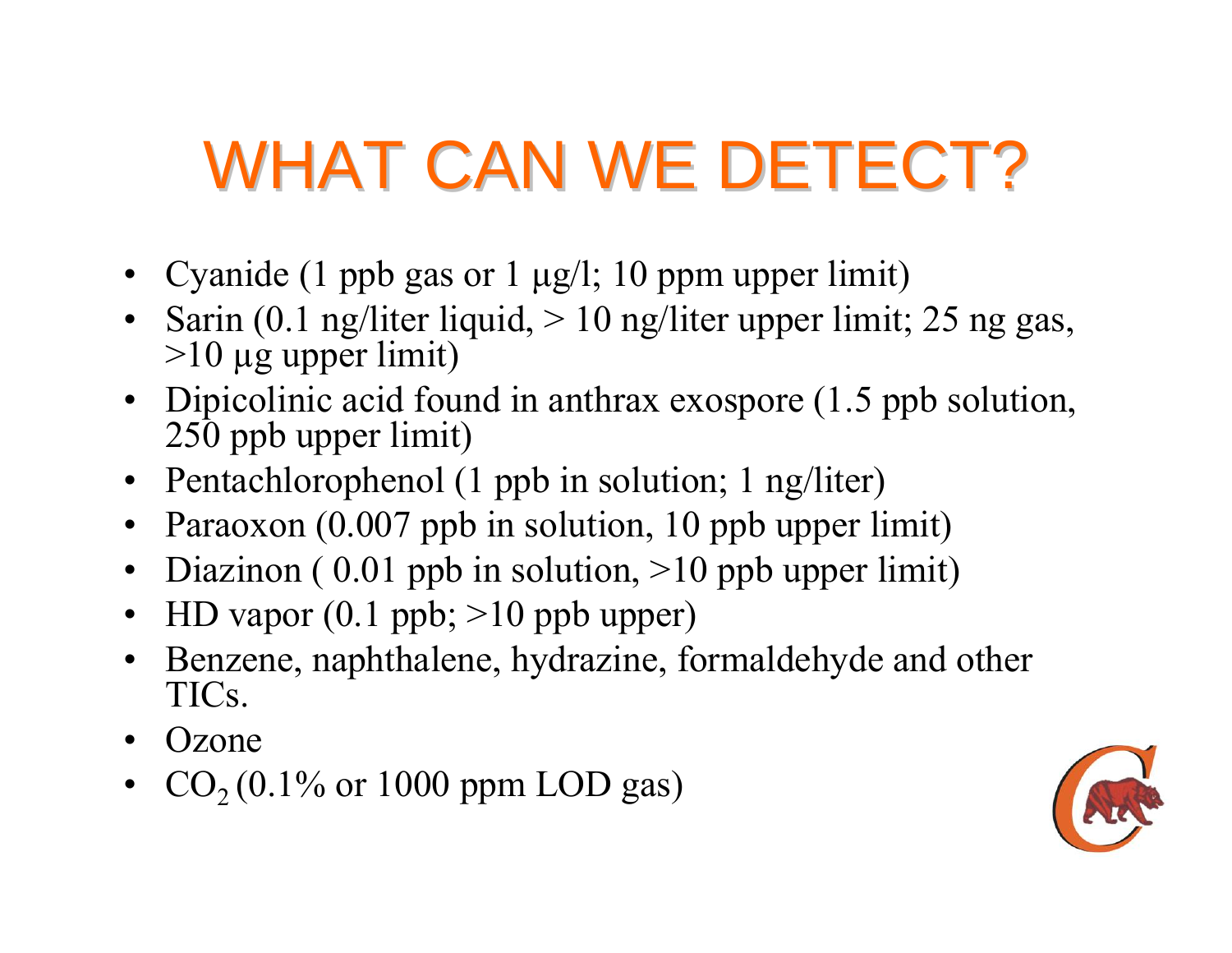## WE DON'T USE

- **•Antibodies**
- •PCR, DNA, or RNA
- •Primers, aptamers
- •Buffers, substrate solutions
- •Secondary enzymatic reactions
- •Preconcentrator (It is one itself)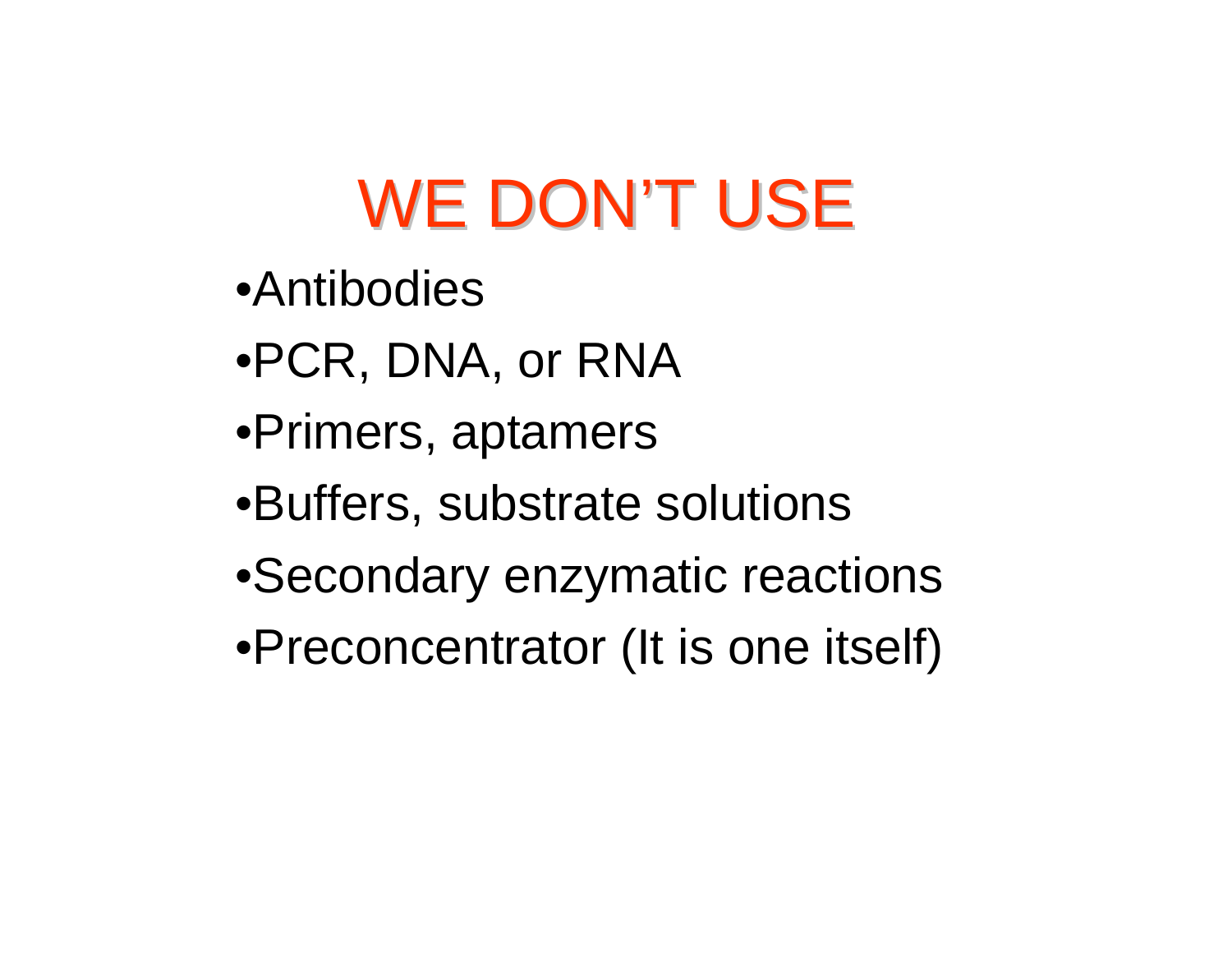# HOW FAST CAN WE DETECT?

In many cases, less than

1 second.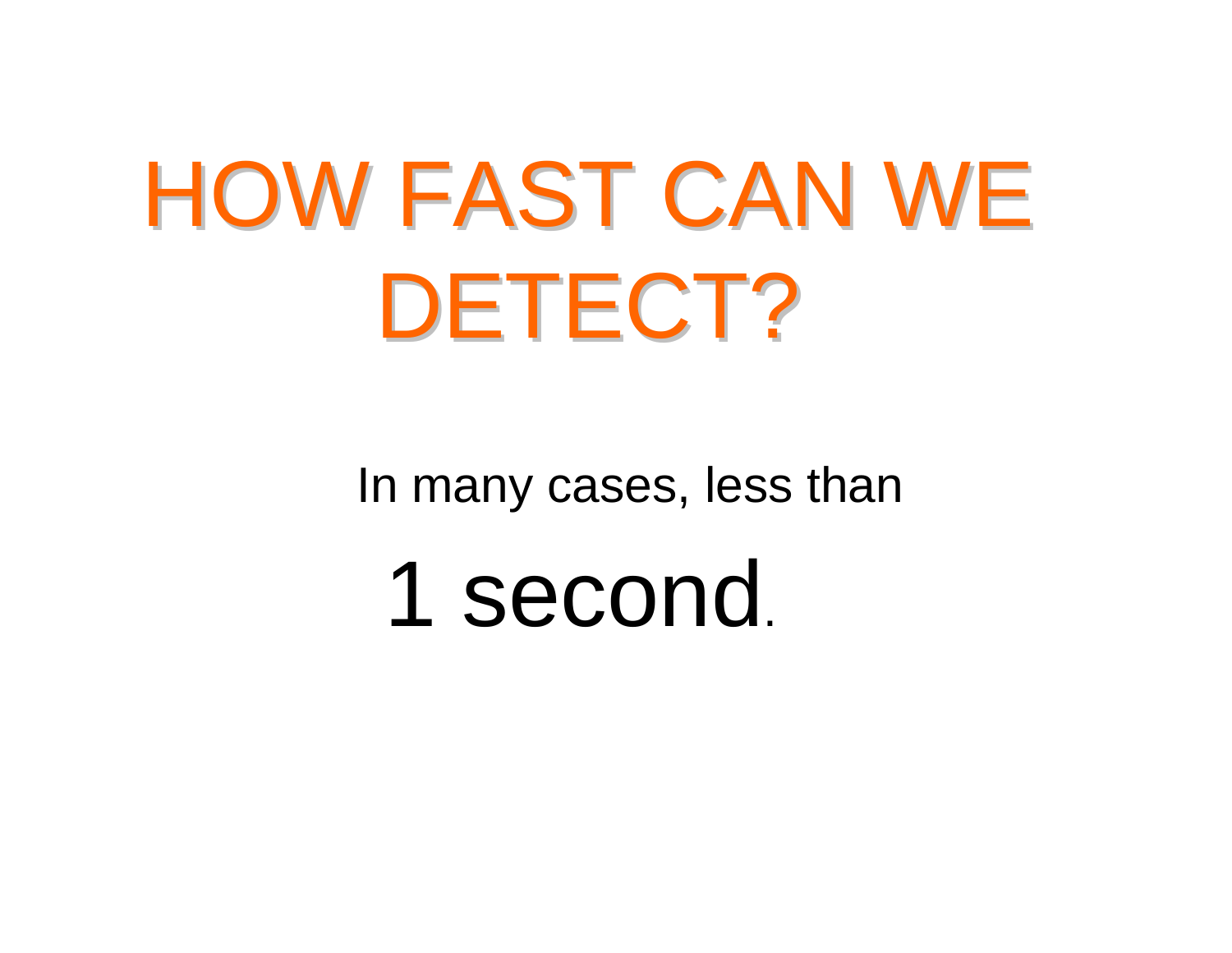# HOW SENSITIVE IS IT?

Most published sensitive measurement so far is

# 7 ppt (0.007 ppb) We can do 30-fold better.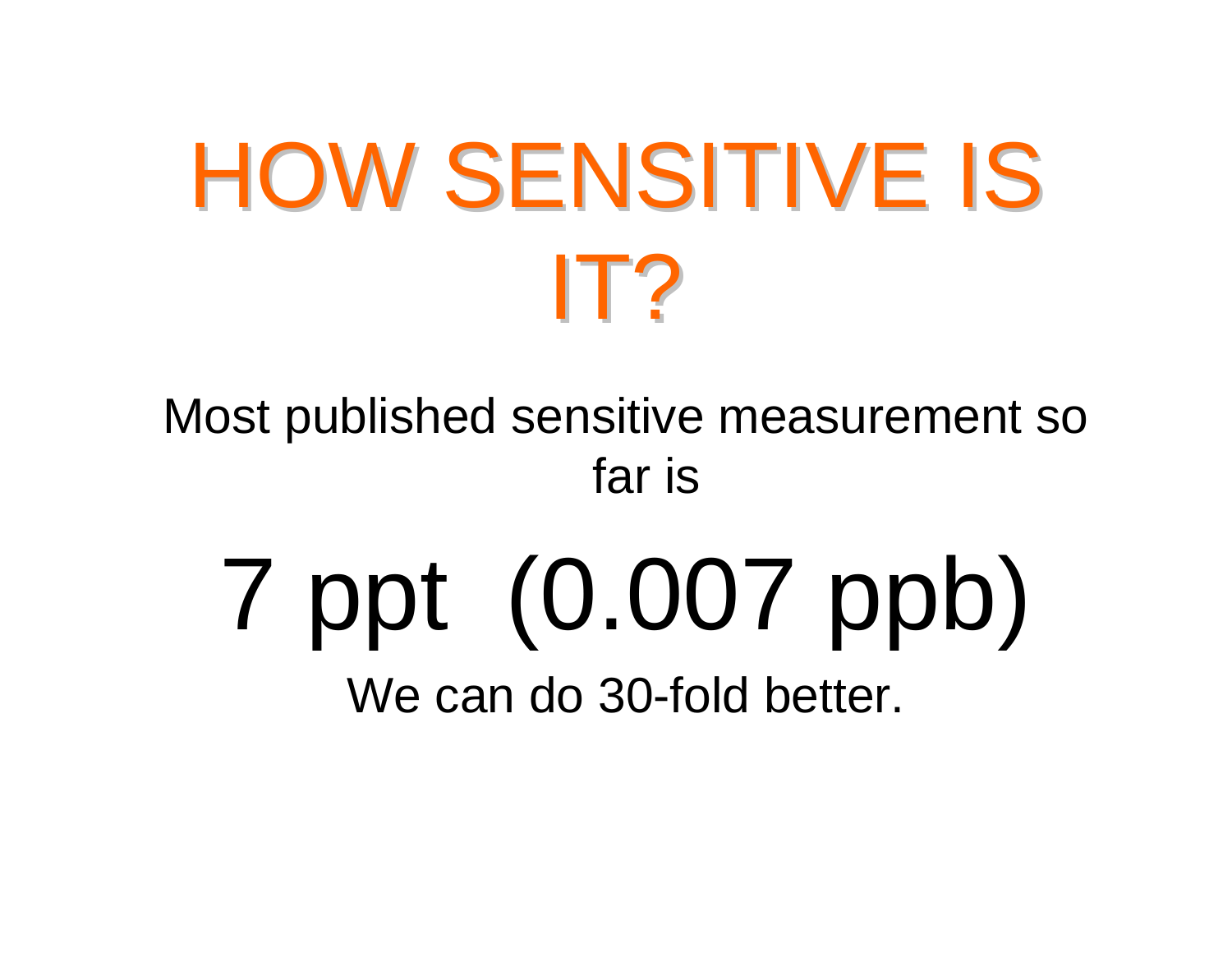# LIFETIME?

• Porphyrin surfaces are useable for

# over 4 years

without special storage (room, unsealed)

• Enzymatic surfaces are useable for

# >480 days sealed (and counting)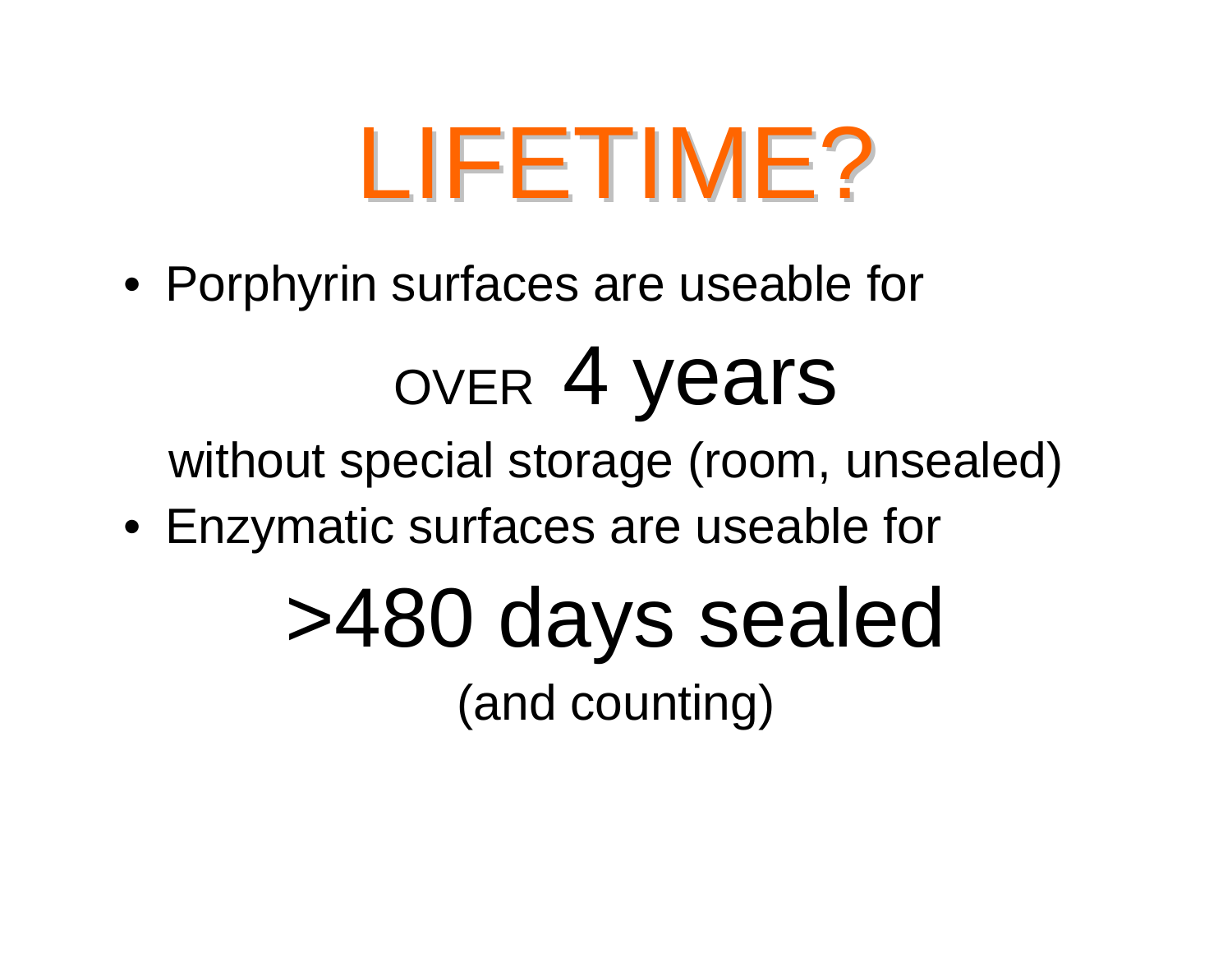#### **Current Functional Modular Prototype**

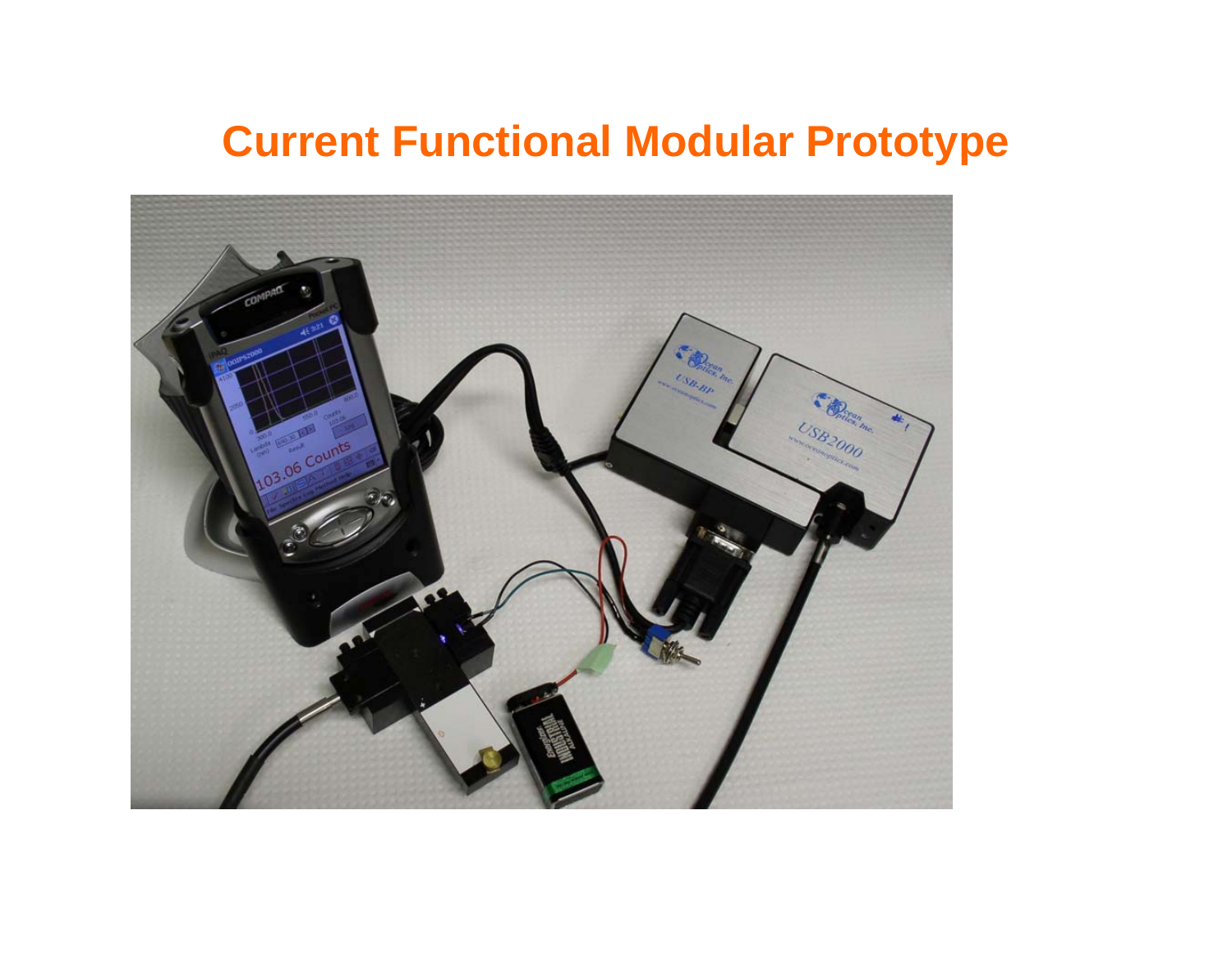### NEW GENERATION BIOMIMETIC BIOSENSOR BIOMIMETIC BIOSENSOR

- Instead of binding a specific enzyme, we bind a specific protein or molecule that will bind the cell, virus, toxin, or whatever.
- After that, everything is the same.
- Same hardware
- Same slides, different coating material!
- Different proteins and/or porphyrins (we buy)

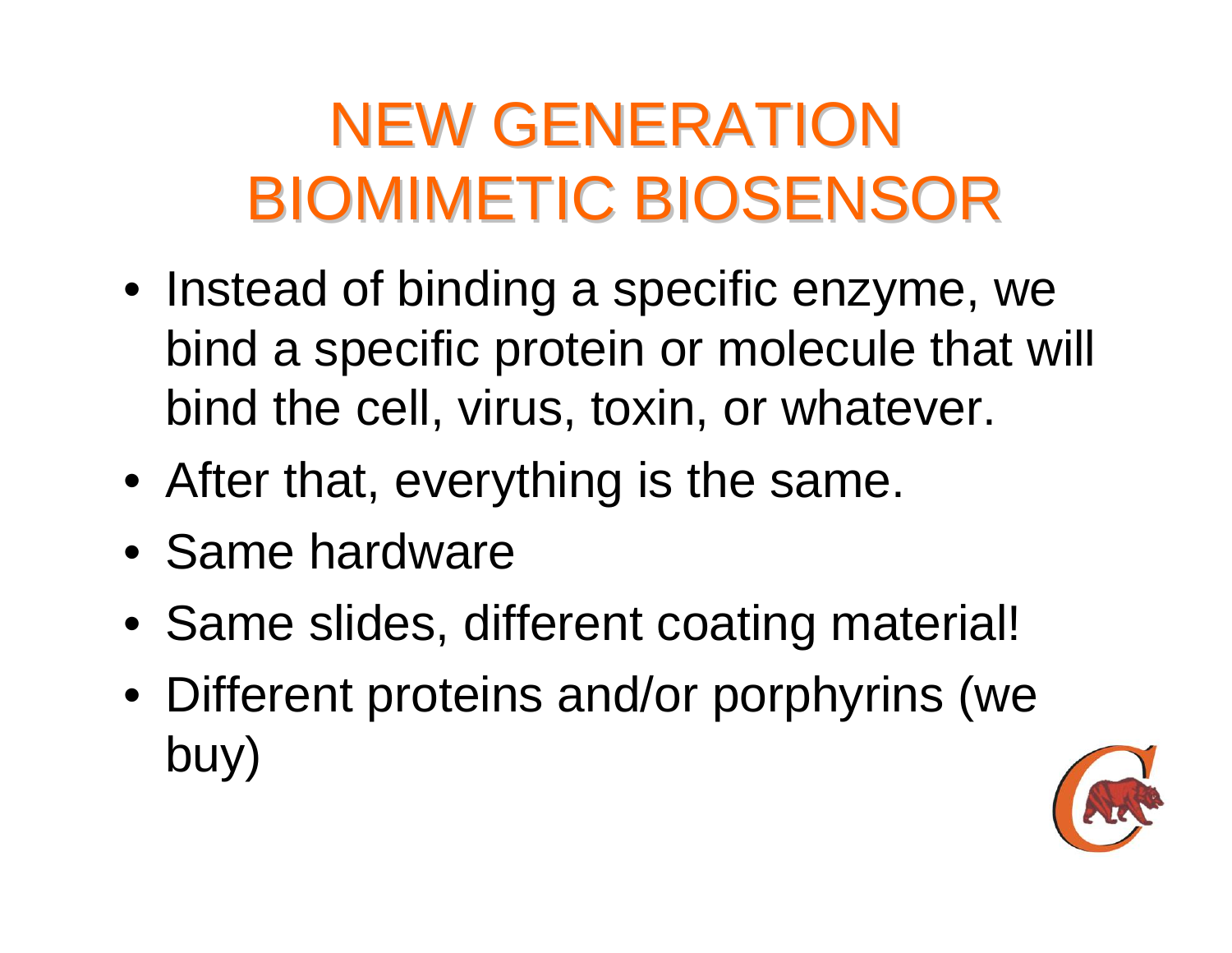## NATURE HAS ALREADY SOLVED THE PROBLEM!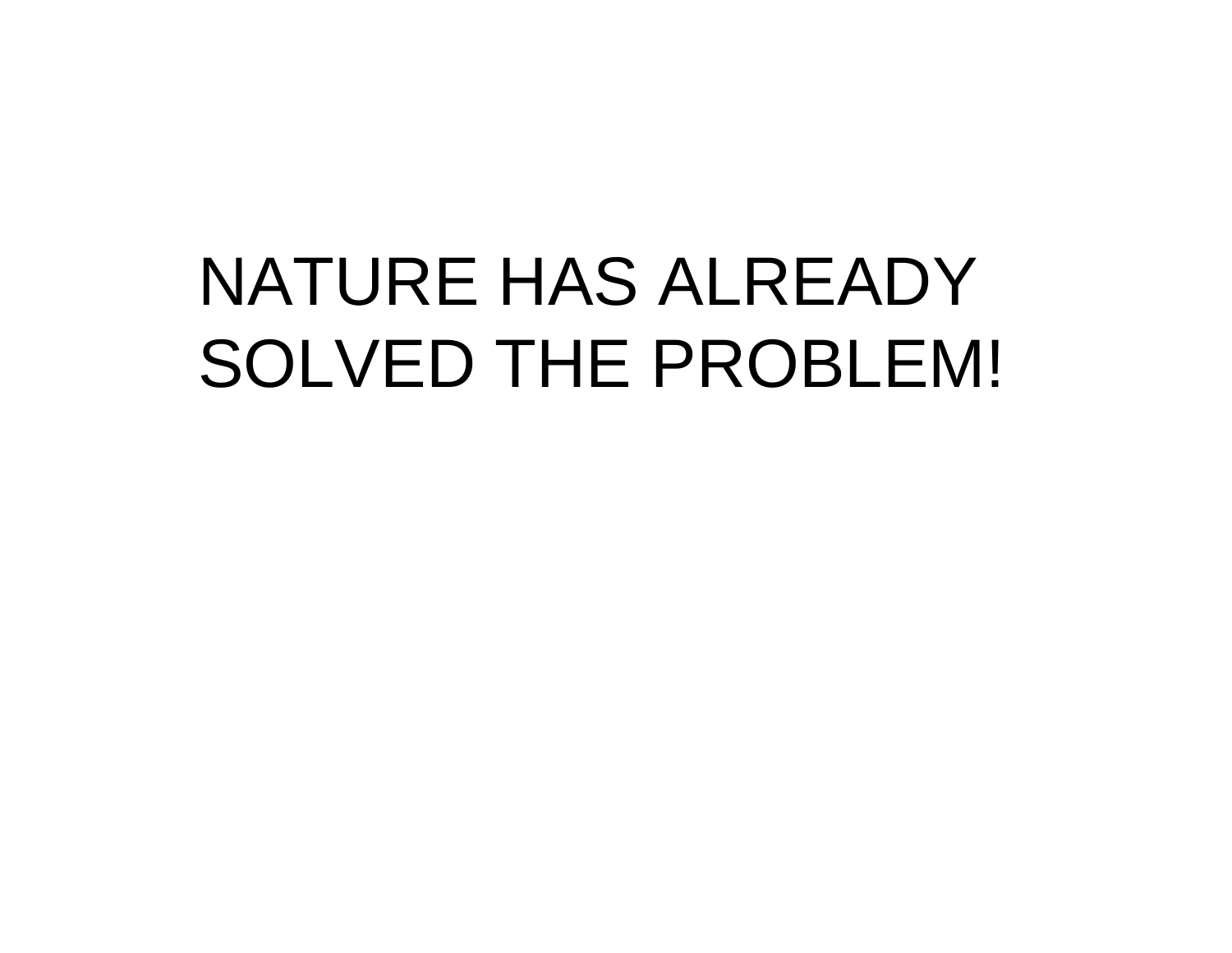### WHAT CAN BE DETECTED WITH THIS BIOSENSOR?

- PSA (prostate specific antigen)
- Several lymphomas secrete a carbohydrate called "T-antigen" into the blood stream which can be used as an indicator of some cancers.
- Ricin can be bound by ConA and other lectins.
- Cholera toxin; other toxins as well.
- Influenza virus; other viruses.
- Bacteria of all sorts.

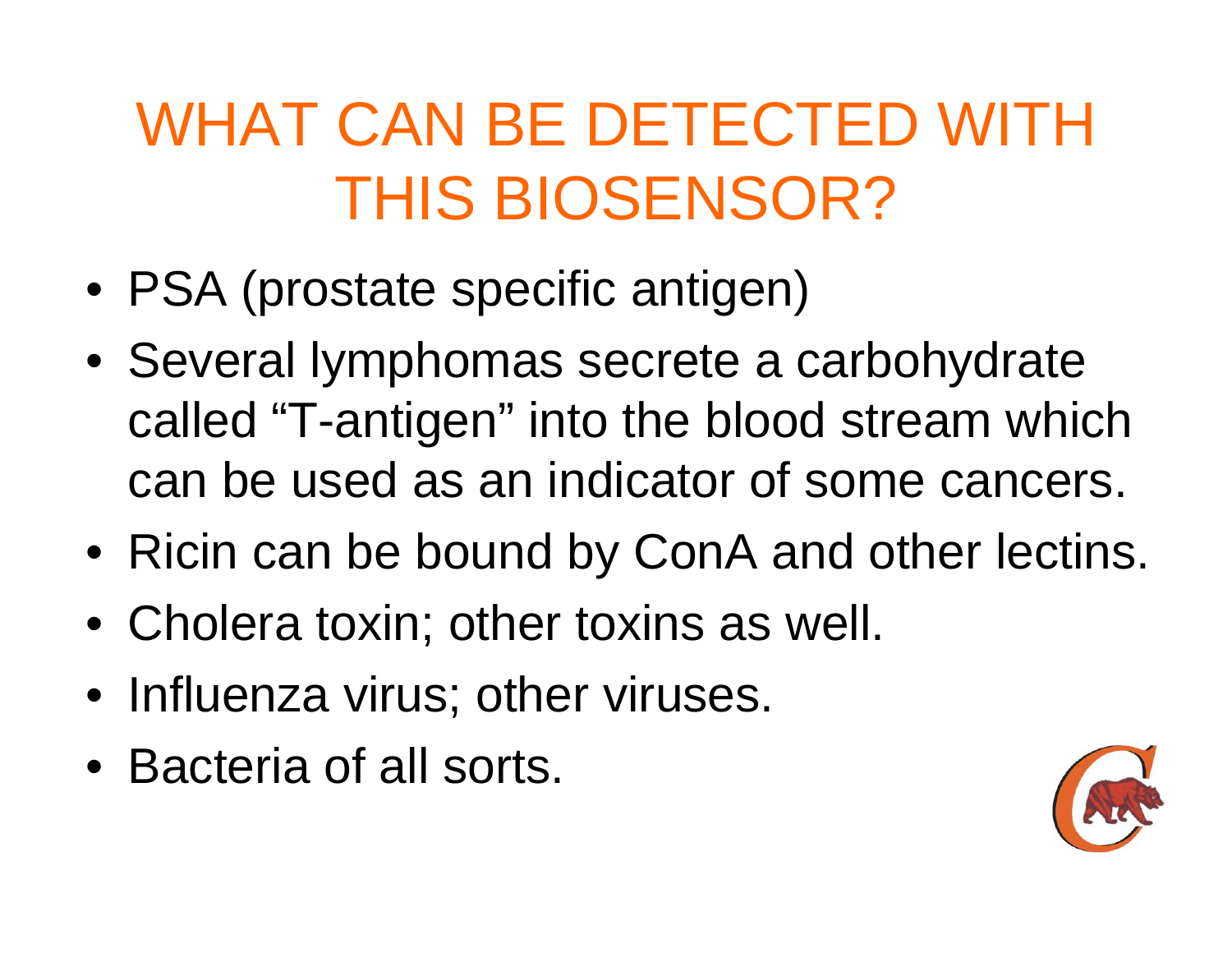### Influenza Virus

- Contains two glycoproteins
	- –Hemagglutinin (HA) binds sialic acid
	- and the state of the state Neuraminidase (NA) cleaves sialic acid

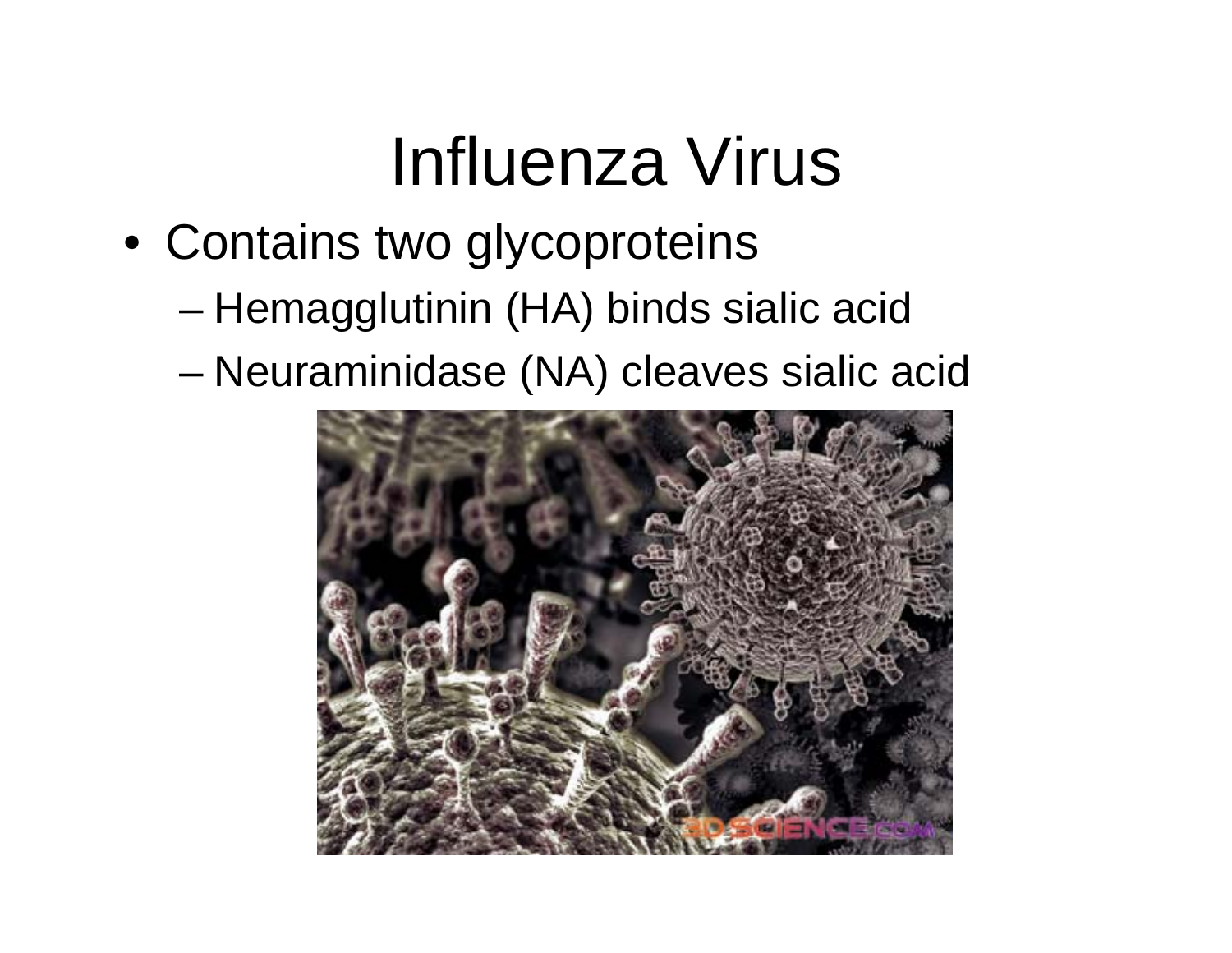### For the detection of influenza a sialic acid-porphyrin derivative is covalently immobilized.



Cleavage of the sialic acid will alter the electron density distribution and thus the spectrum of the porphyrin.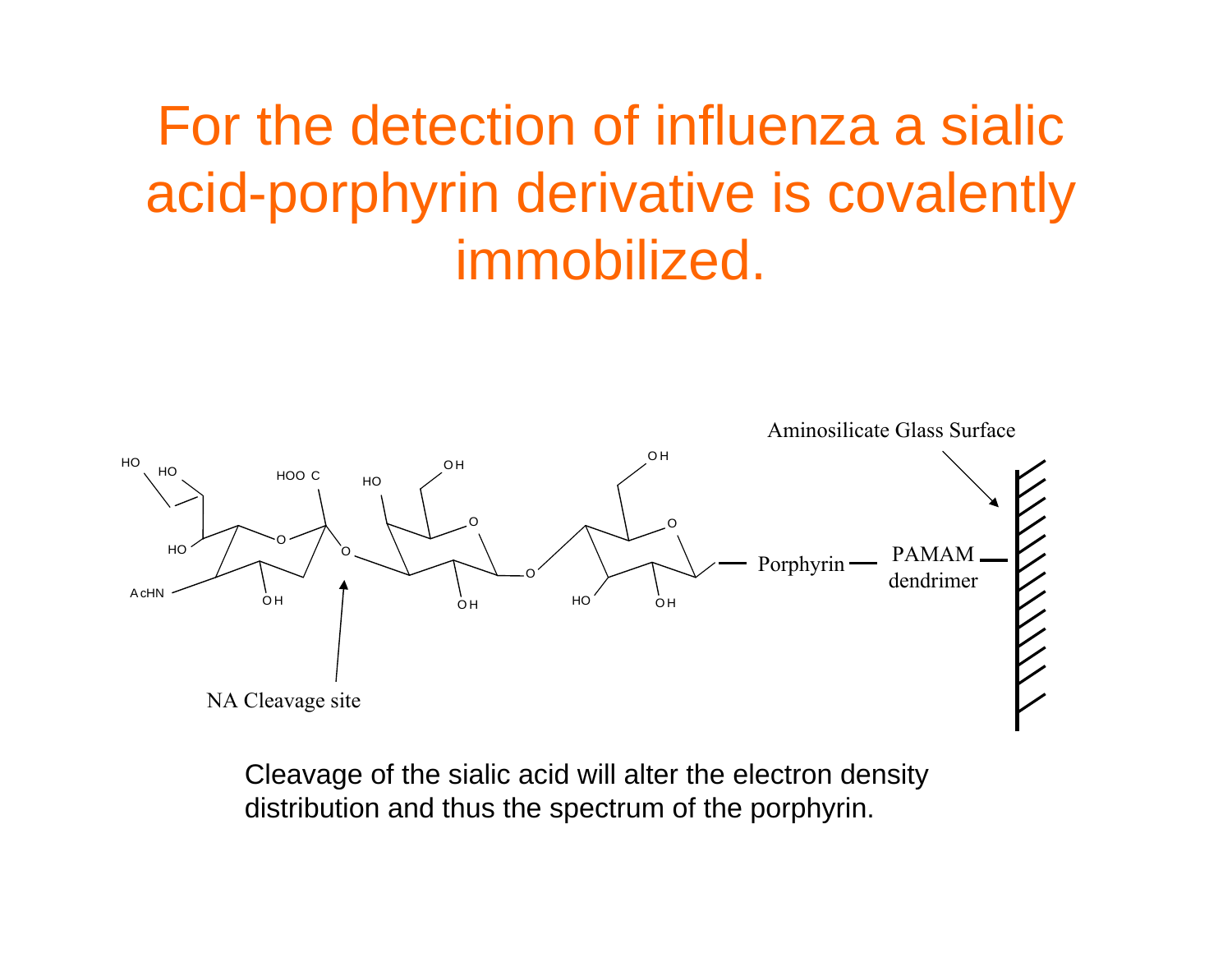#### Difference spectra of porphyrin slides exposed to NA

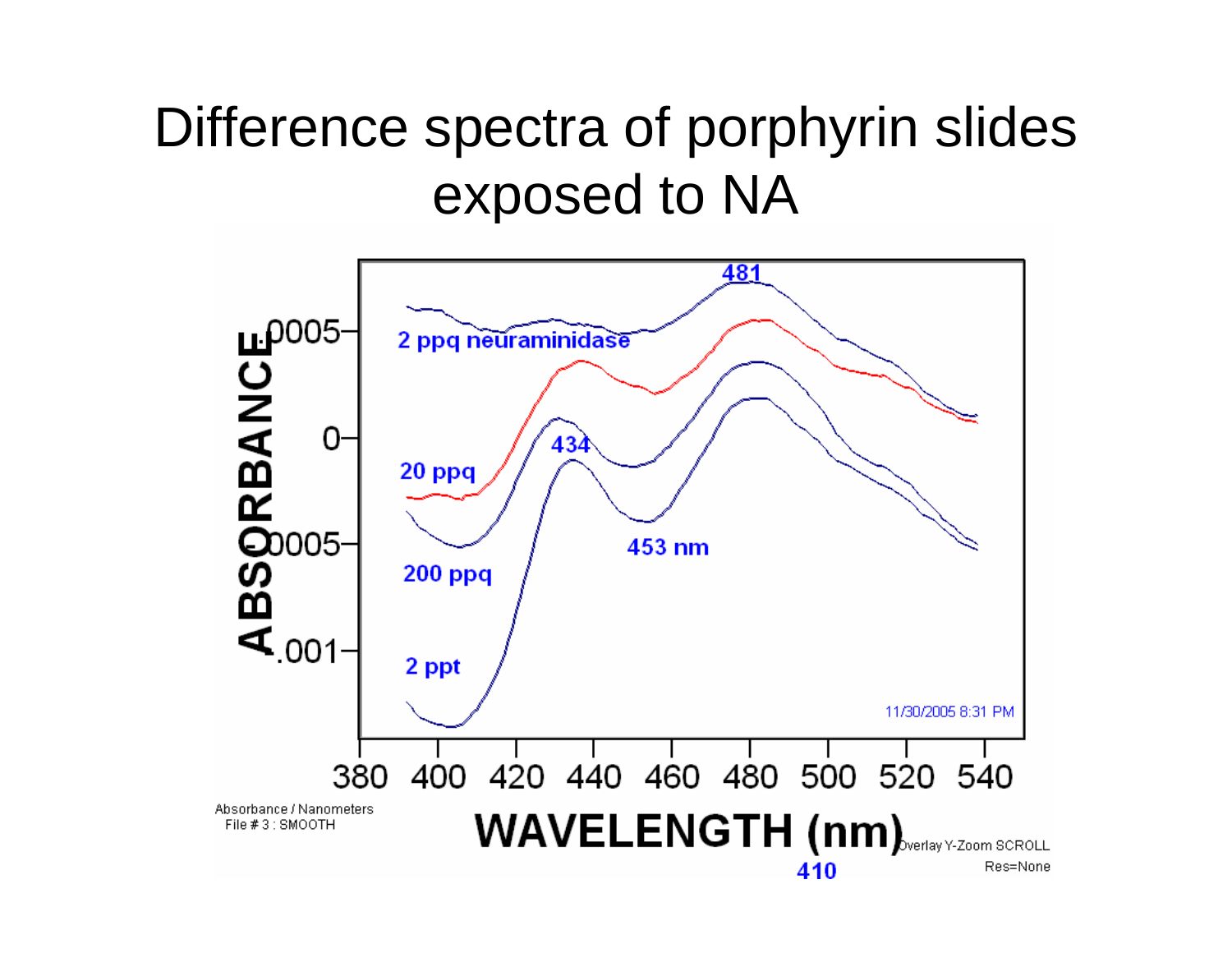#### Difference spectrum of porphyrin slides challenged with human influenza virus

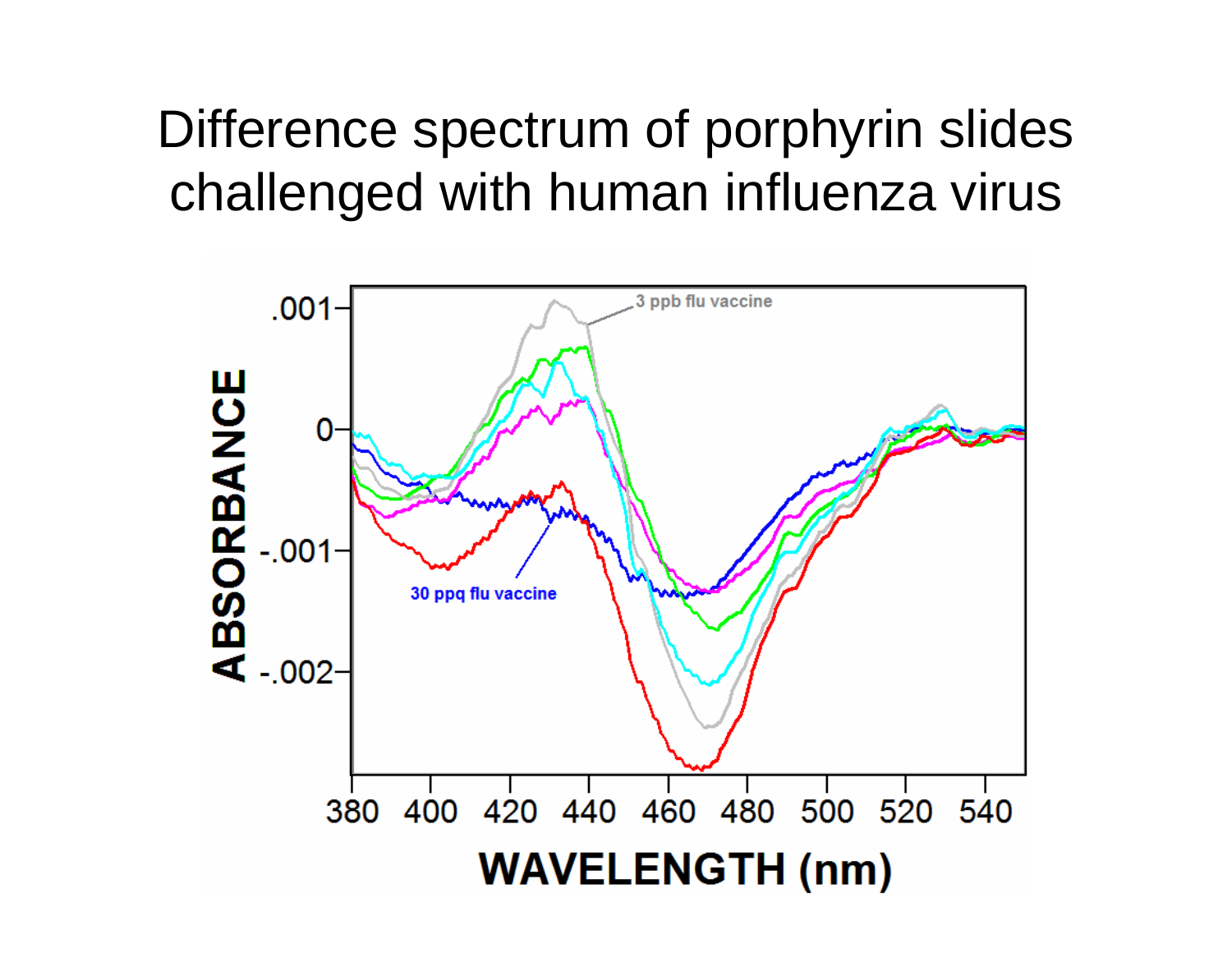# How much is this, REALLY?

- •30 ppq (0.03 pptrillion) is about  $5 \times 10^{-17}$  M neuraminidase
- This is about 30 X 10<sup>6</sup> NA/liter
- In our sample, this is about 6000 NA molecules.
- The average virus surface has about 400 NA molecules. We can bind HA, too!
- If we could bind ALL the NA on a virus, this means we had 15 virus in our sample.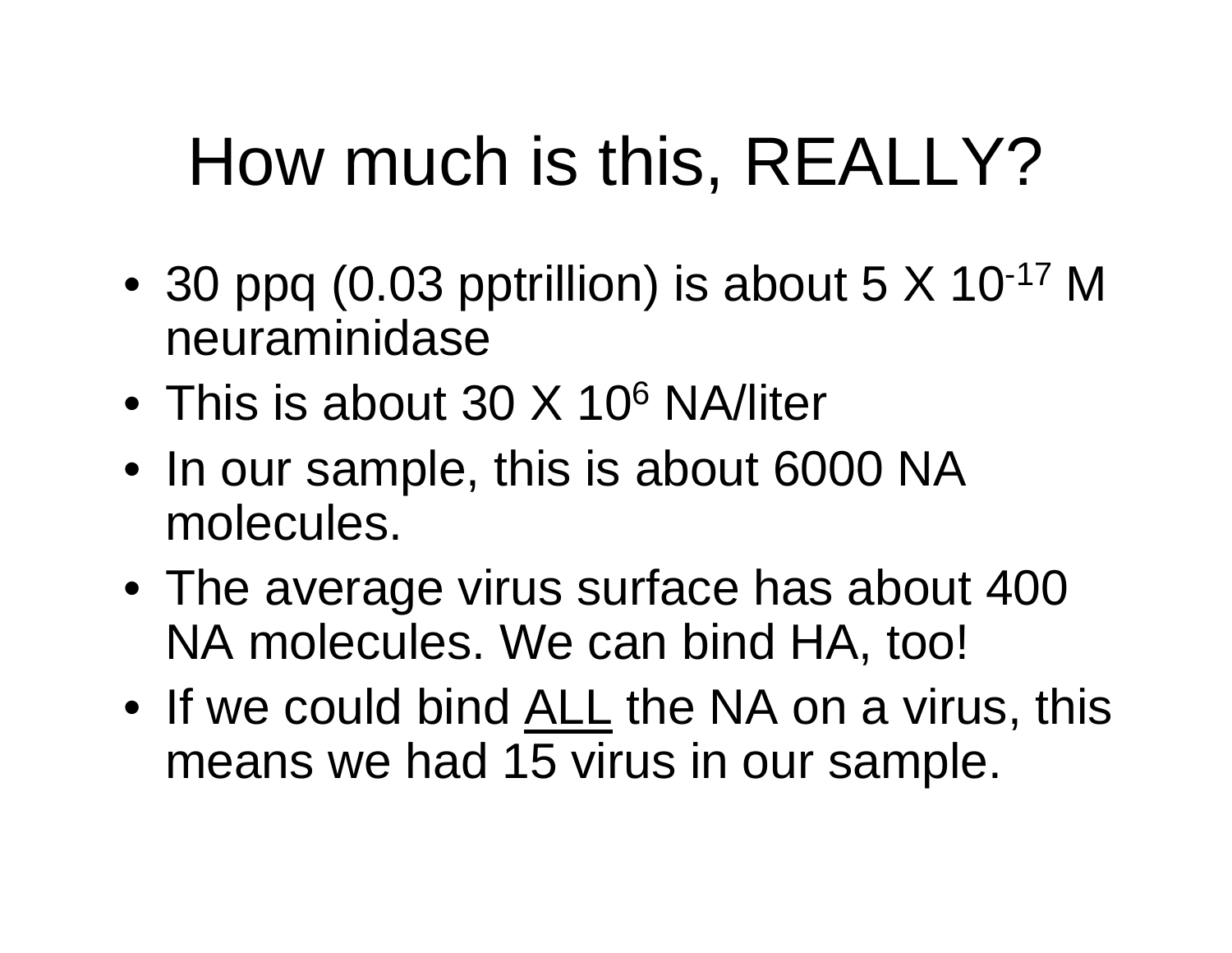#### THE SPECTRAL RESPONSE IS DIFFERENT AND SPECIFIC FOR DIFFERENT VIRUS AND ANTIGENS!

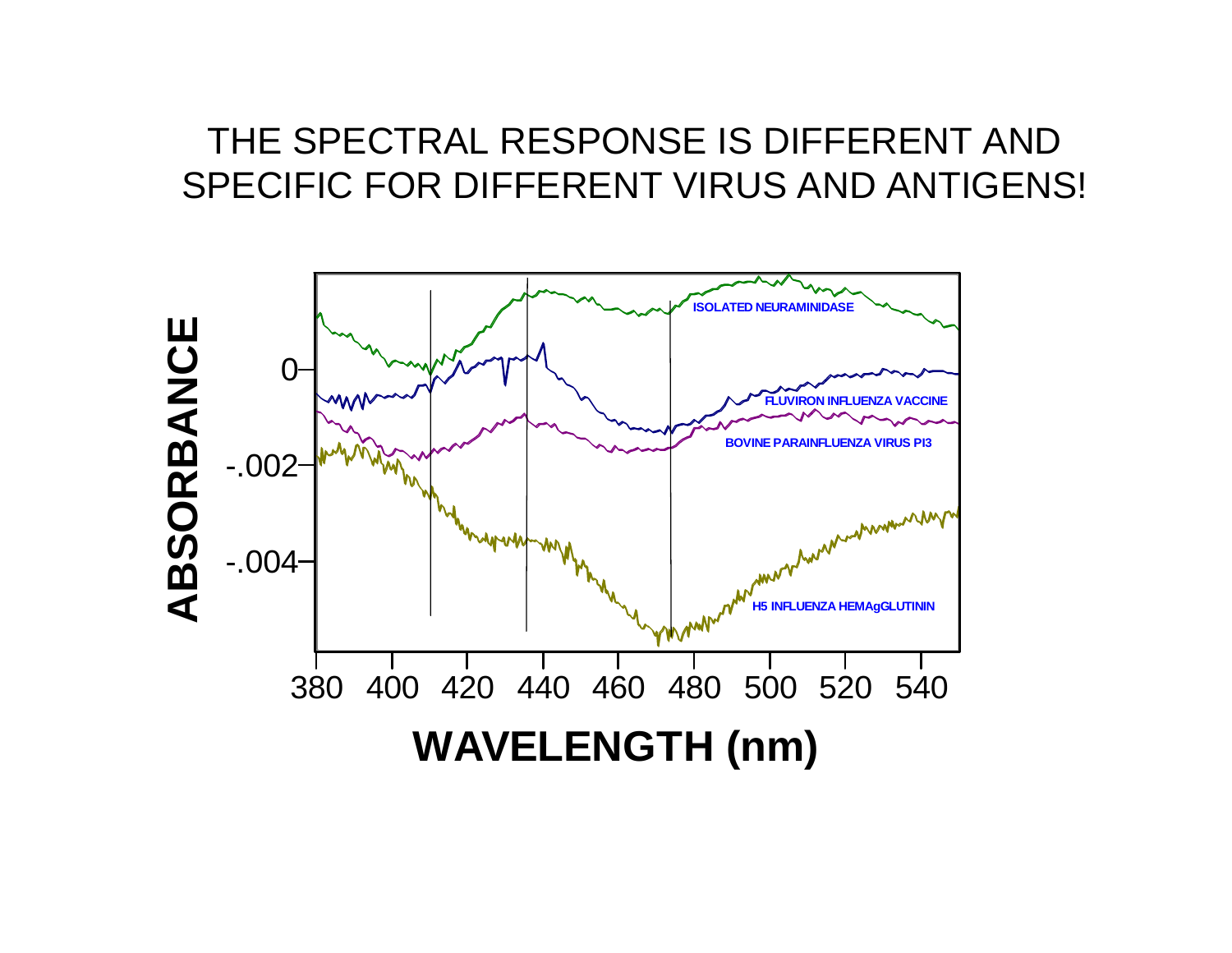## WE CAN DETECT:

Our sensors can detect:

- –T- antigen 100 ppt
- and the state of the state Cholera Toxin at 100 ppq
- and the state of the state Human influenza at approx. 15-50 virus/ml

*AND* we can distinguish between Human and Avian and bovine parainfluenza!

(Still, don't smear chickens on your face!)

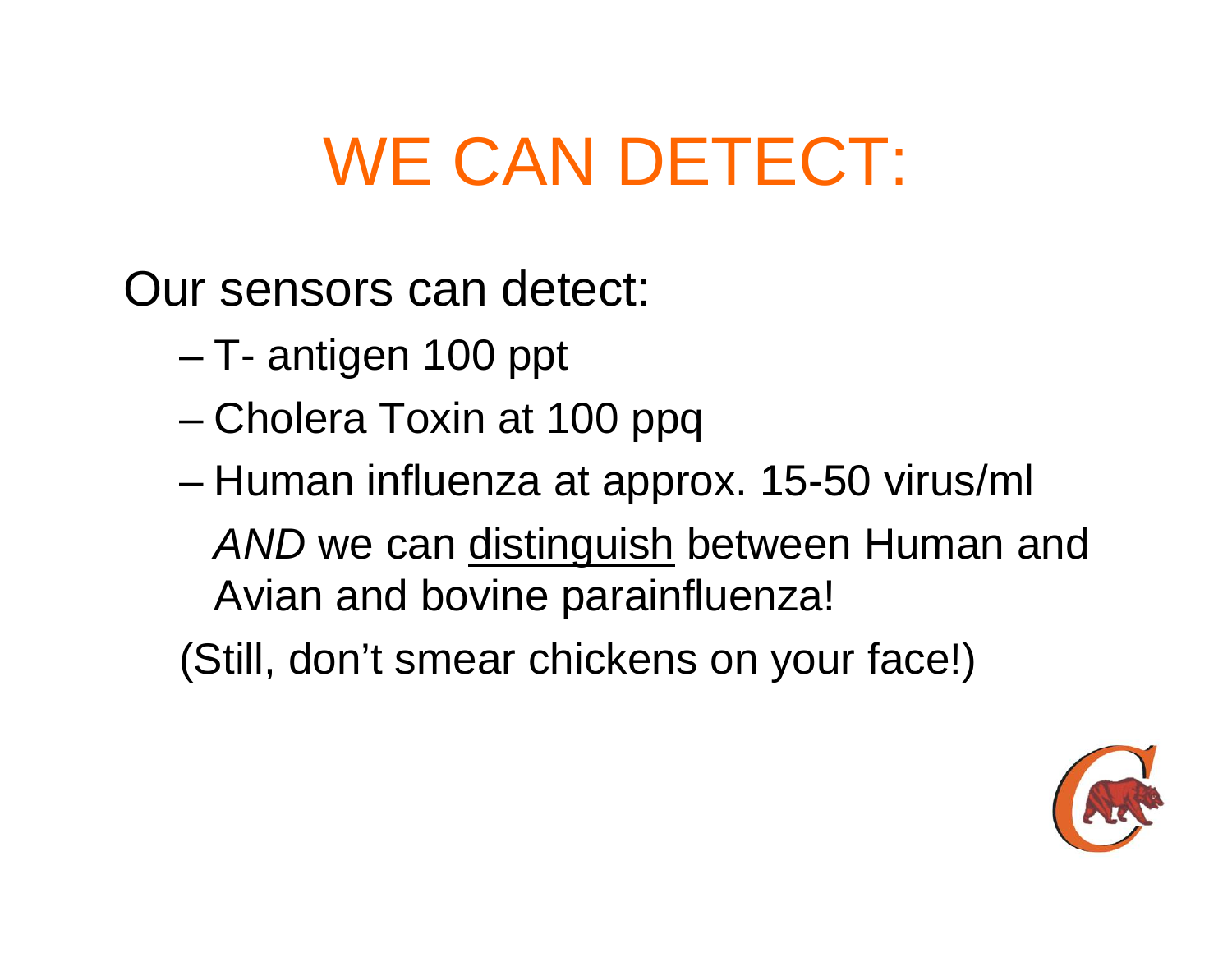### WHERE DO WE GO FROM HERE?

- We have the protocols to detect:
	- and the state of the state Shigella
	- Neisseria
		- Meningitis
		- Gonorrhoea
	- Listeria
	- and the state of the state Staph
	- –**Strep**
- Rabies
- Polio
- Ebola
- and the state of the state Dengue
- SARS
- RSV
- Norwalk Virus



And more!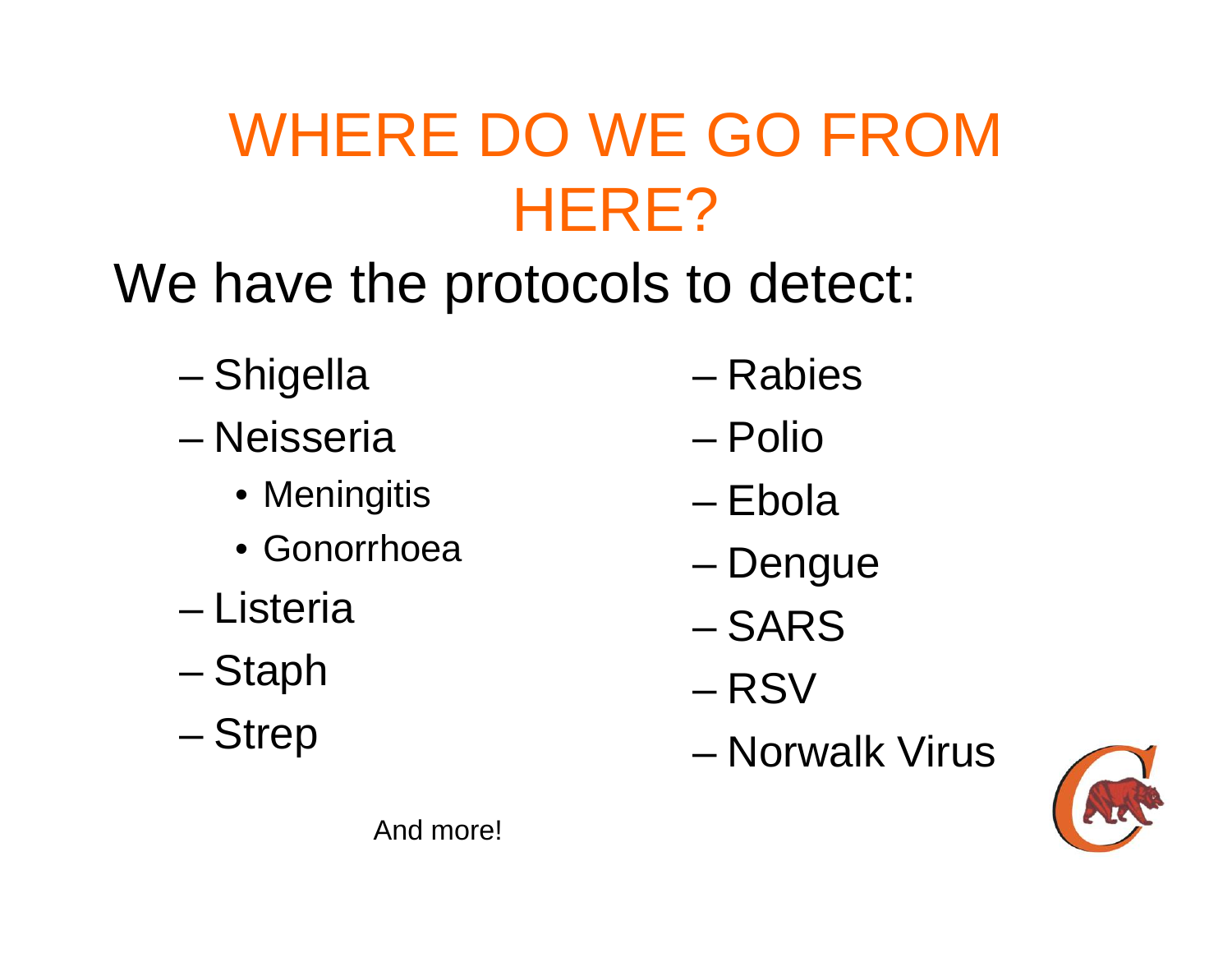### What Can Be Used as Receptors?

- Carbohydrates
- Lipids
- Nucleic acids
- Proteins (Your genetically engineered protein here!)
- Phage!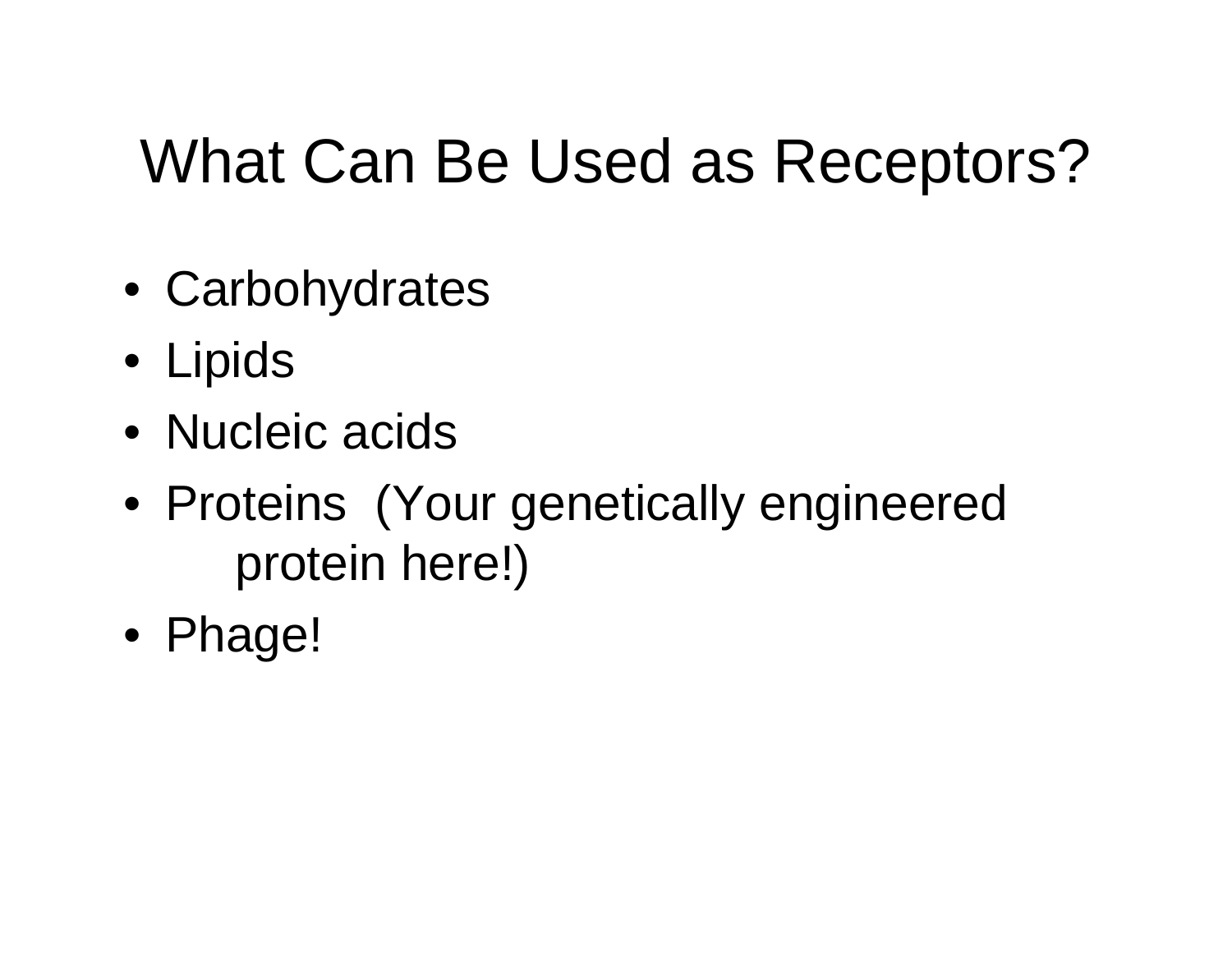# ADDITIONALLY

- The surfaces can be archival
- Live vs dead microbes and intact vsfragments can be determined (that is a whole different additional presentation)
- Intact vs fragments of:
	- Microbes
	- –Spores
	- Virus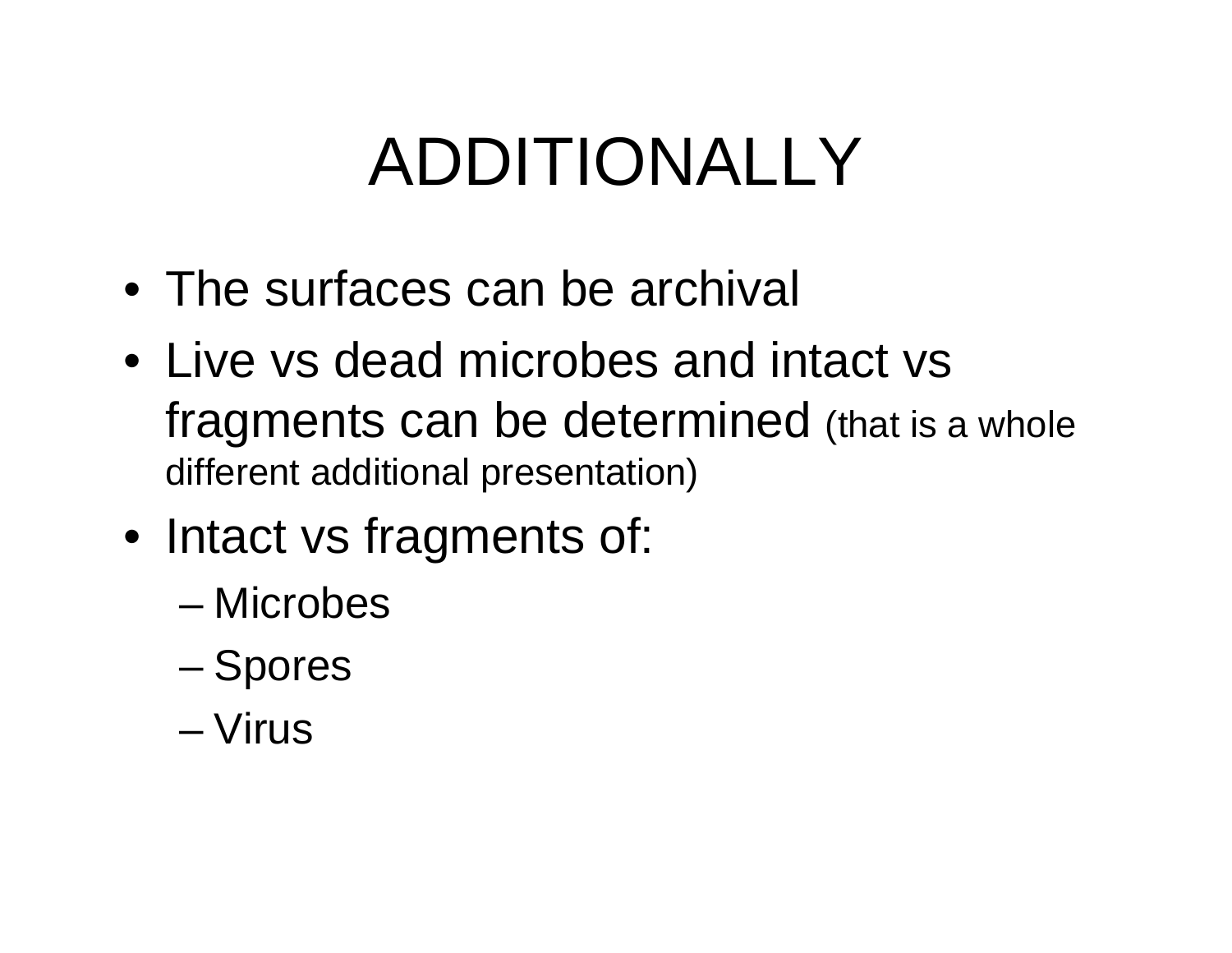# **FALSE POSITIVES?**

Biological False Positives can be caused by:

- –Similarly reactive biological entities (similar to cross-reactivity of antibodies); choose your molecules wisely and use multiple receptors with LOGIC!
- –Fragments of the biological entity

–Dead Cells

False positive rate is that expected using antibody-based assays.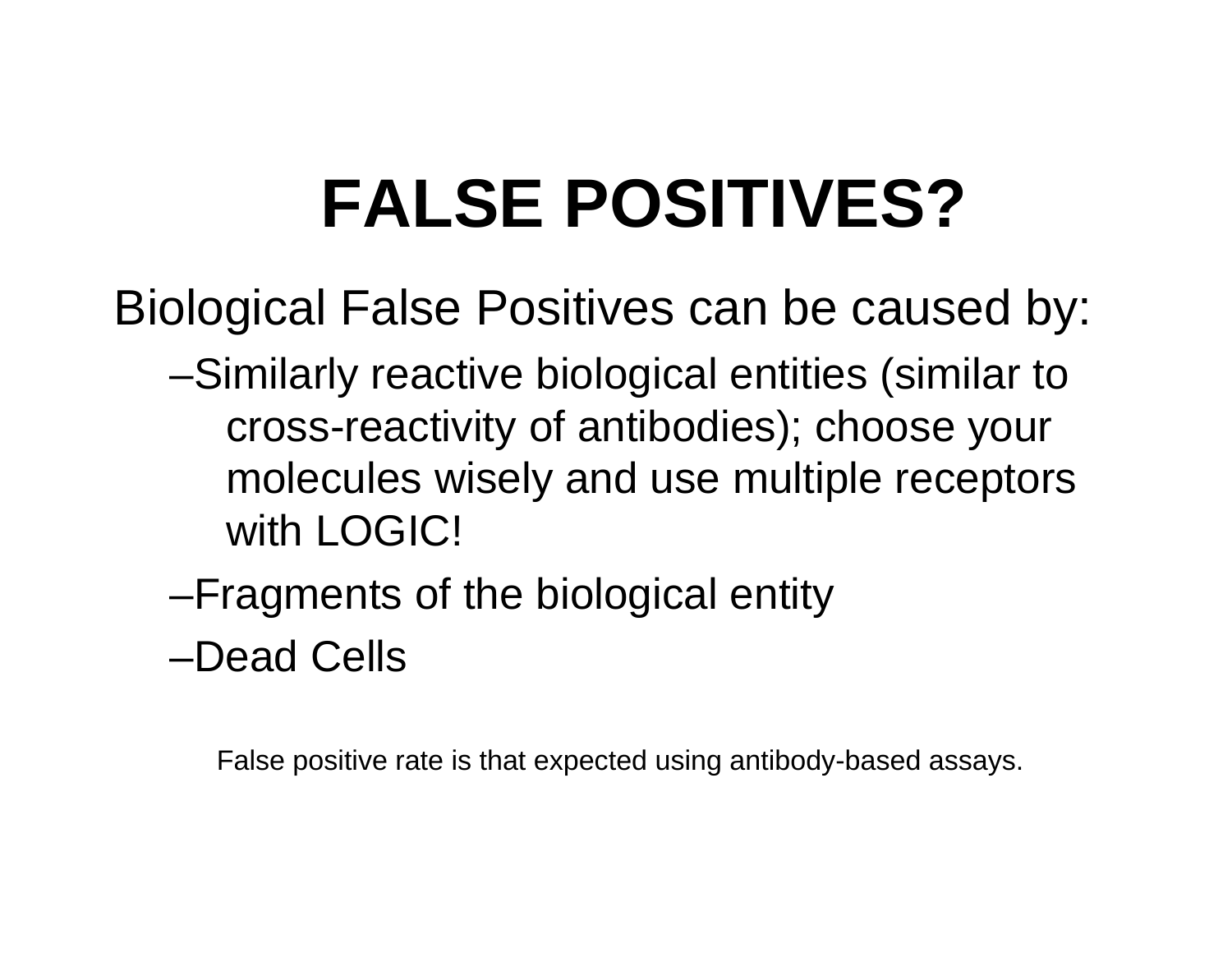# BARRIERS TO READINESS?

- 4 PROTOTYPES already exist and have been used since 2001.
- We do not use **Simulants** since the "normal" simulants such as MPA, DMMP, etc have *NO* effect on our enzyme-based sensors simply because the "simulants" are non-toxic to the enzyme and do not affect the cholinesterases. MPA, DMMP, etc are simulants on the basis of physical properties, not physiological/toxicological properties.
- This means that testing of the sensors must involve "real" toxic or somewhat toxic agents.
- And that costs \$\$\$\$\$ since we must measure effects of:
	- Concentration dependence
	- Temperature
	- pH
	- Humidity

Testing must be done for each agent; the cost and time of testing presents a barrier for any new technology.

Some have told me directly "Nobody can do this". My response" "Almost nobody".